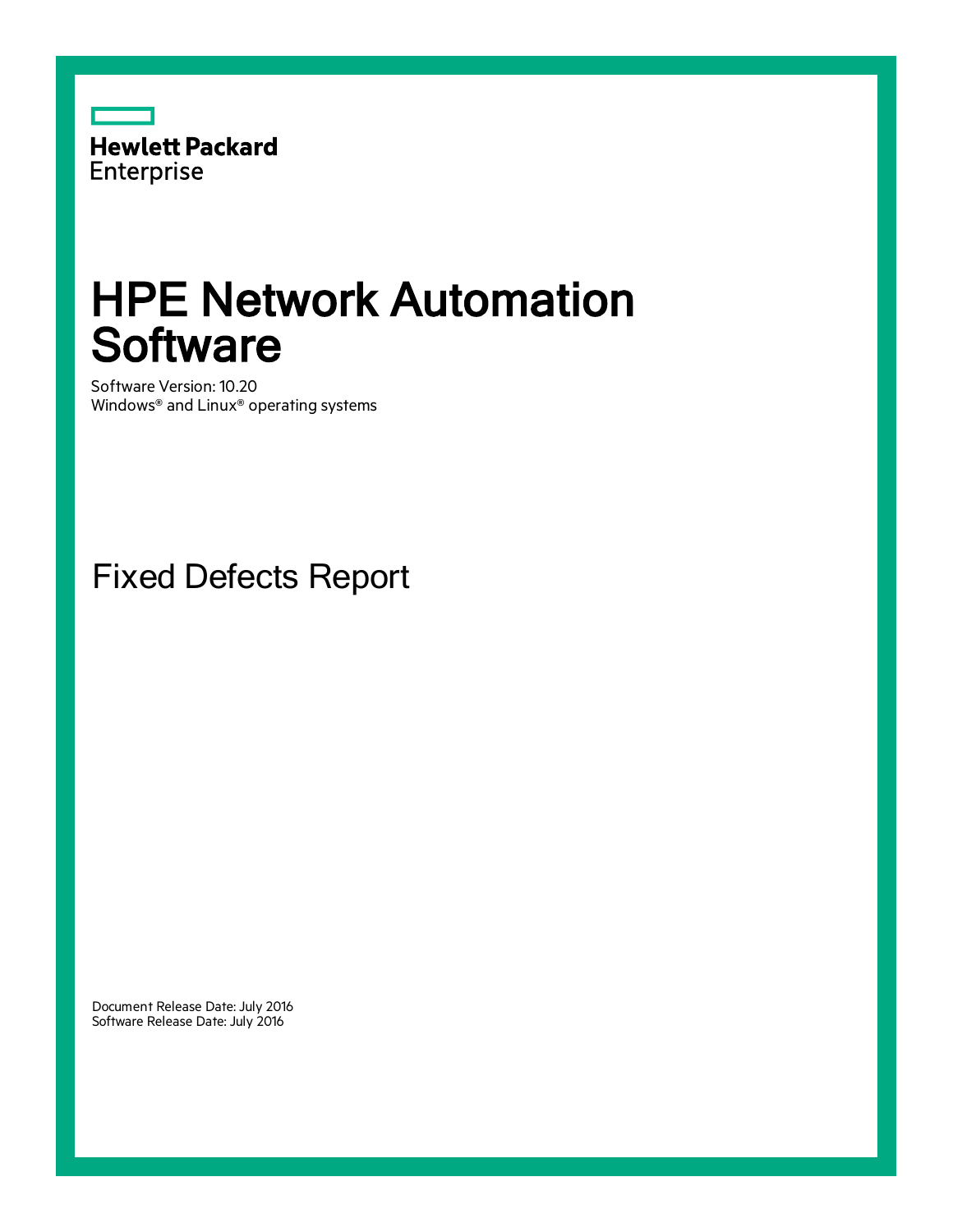### Legal Notices

#### **Warranty**

The only warranties for HPE products and services are set forth in the express warranty statements accompanying such products and services. Nothing herein should be construed as constituting an additional warranty. HPE shall not be liable for technical or editorial errors or omissions contained herein.

The information contained herein is subject to change without notice.

#### Restricted Rights Legend

Confidential computer software. Valid license from HPE required for possession, use or copying. Consistent with FAR 12.211 and 12.212, Commercial Computer Software, Computer Software Documentation, and Technical Data for Commercial Items are licensed to the U.S. Government under vendor's standard commercial license.

#### Copyright Notice

© Copyright 2001-2016 Hewlett Packard Enterprise Development LP

### Trademark Notices

Adobe® is a trademark of Adobe Systems Incorporated.

AMD is a trademark of Advanced Micro Devices, Inc.

Intel® and Intel® Itanium® are trademarks of Intel Corporation in the U.S. and other countries.

Linux® is the registered trademark of Linus Torvalds in the U.S. and other countries.

Microsoft®, Windows®, and Windows Server® are U.S. registered trademarks of Microsoft Corporation.

Oracle and Java are registered trademarks of Oracle and/or its affiliates.

Red Hat® is a registered trademark of Red Hat, Inc. in the United States and other countries.

UNIX® is a registered trademark of The Open Group.

### Oracle Technology — Notice of Restricted Rights

Programs delivered subject to the DOD FAR Supplement are 'commercial computer software' and use, duplication, and disclosure of the programs, including documentation, shall be subject to the licensing restrictions set forth in the applicable Oracle license agreement. Otherwise, programs delivered subject to the Federal Acquisition Regulations are 'restricted computer software' and use, duplication, and disclosure of the programs, including documentation, shall be subject to the restrictions in FAR 52.227-19, Commercial Computer Software-Restricted Rights (June 1987). Oracle America, Inc., 500 Oracle Parkway, Redwood City, CA 94065.

For the full Oracle license text, see the license-agreements directory on the NA product installer bundle.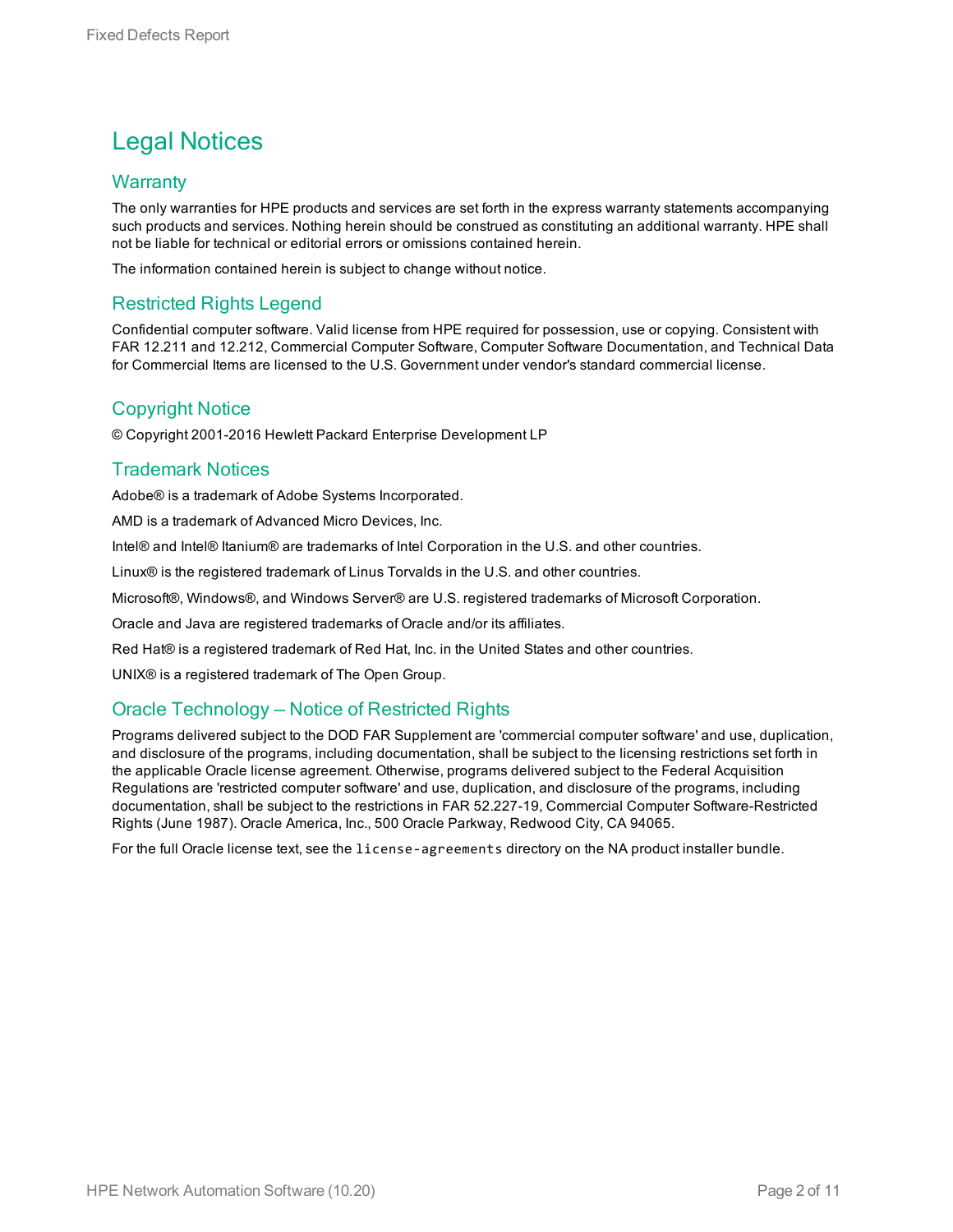### Documentation Updates

The title page of this document contains the following identifying information:

- Software Version number, which indicates the software version.
- Document Release Date, which changes each time the document is updated.
- Software Release Date, which indicates the release date of this version of the software.

To check for recent updates or to verify that you are using the most recent edition of a document, go to: https://softwaresupport.hpe.com/group/softwaresupport/search-result?keyword=.

This site requires an HP Passport account. If you do not have one, click the **Create an account** button on the HP Passport Sign in page.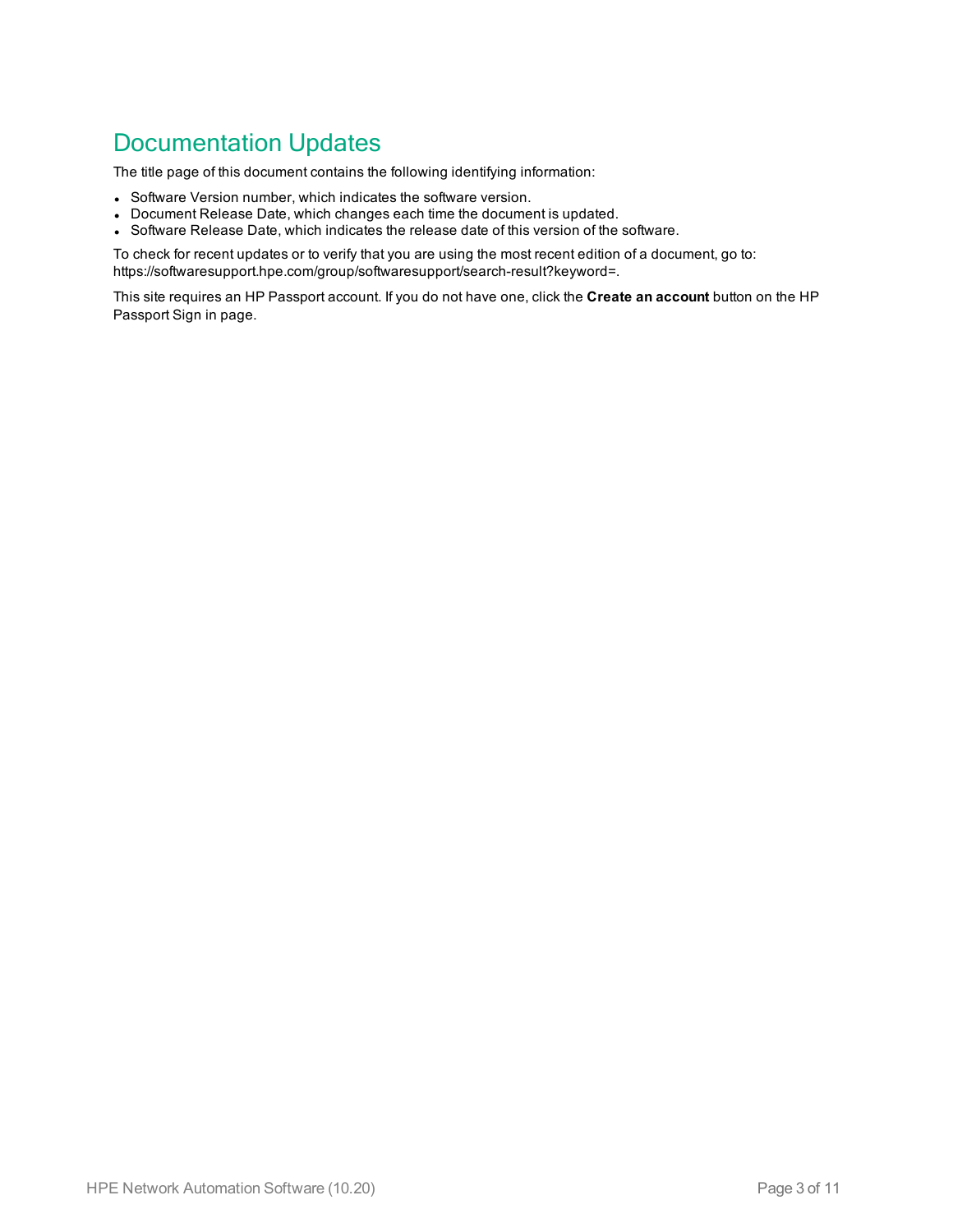### **Support**

Visit the HPE Software Support web site at: **https://softwaresupport.hpe.com**

This web site provides contact information and details about the products, services, and support that HPE Software offers.

HPE Software Support provides customer self-solve capabilities. It provides a fast and efficient way to access interactive technical support tools needed to manage your business. As a valued support customer, you can benefit by using the support web site to:

- Search for knowledge documents of interest
- Submit and track support cases and enhancement requests
- Download software patches
- Manage support contracts
- Look up HPE support contacts
- Review information about available services
- Enter into discussions with other software customers
- Research and register for software training

Most of the support areas require that you register as an HP Passport user and sign in. Many also require a support contract. To register for an HP Passport ID, go to **https://softwaresupport.hpe.com** and click **Register**.

To find more information about access levels, go to: **https://softwaresupport.hpe.com/web/softwaresupport/access-levels**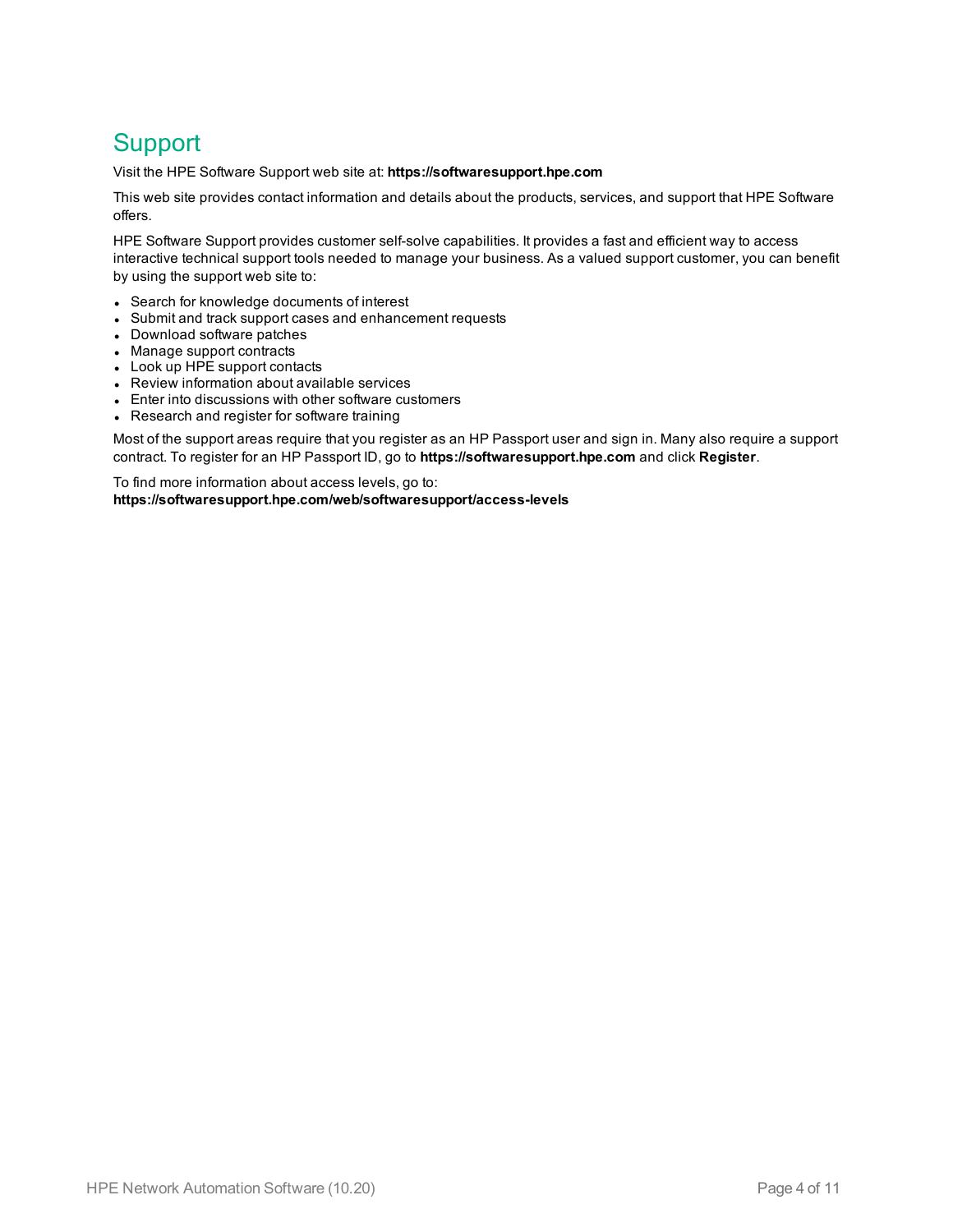# **Contents**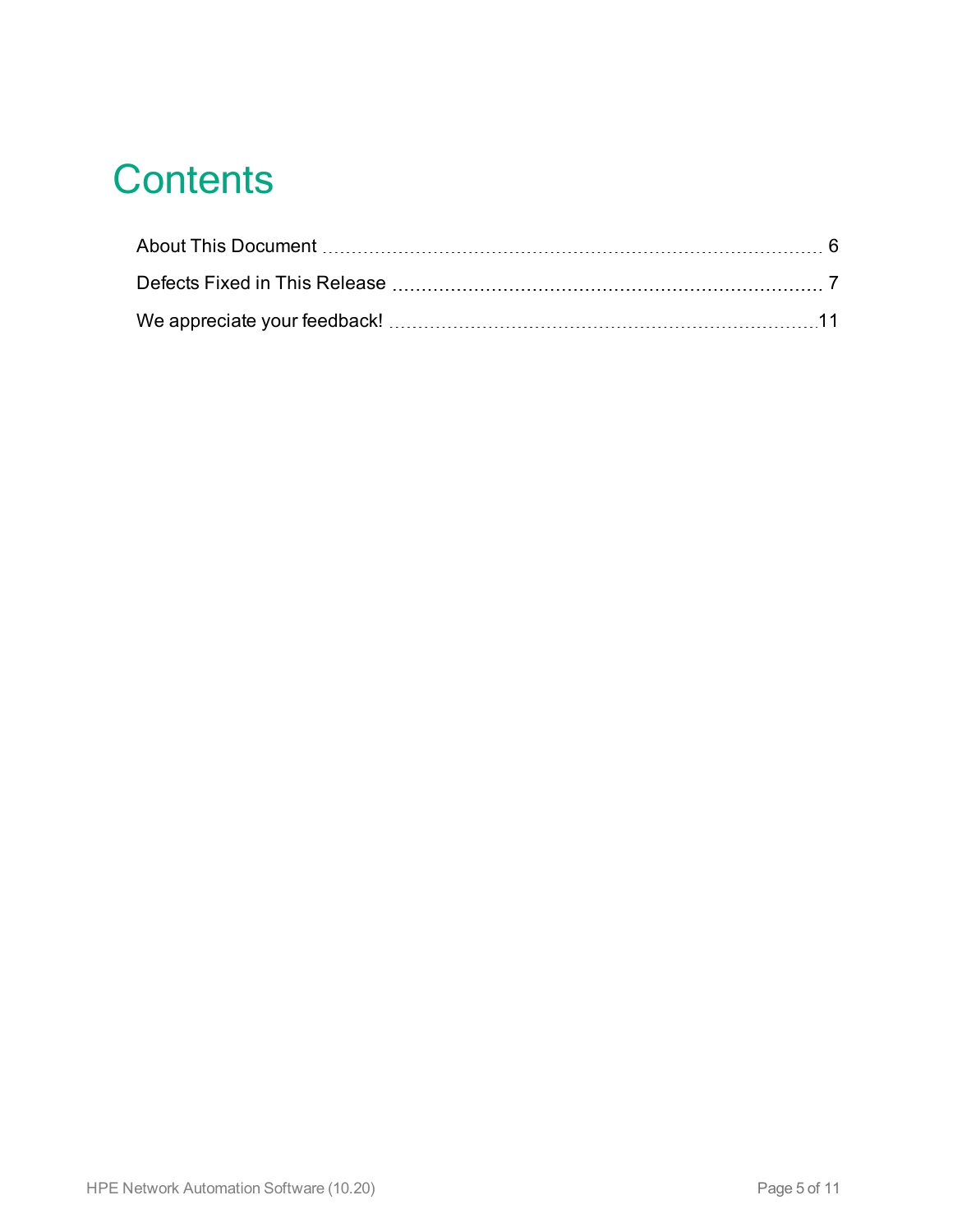# <span id="page-5-0"></span>About This Document

This document is for the Windows® and Linux® operating systems.

**Software version:**10.20

**Publication date:** July 2016

This document is an overview of the defects fixed in HPE Network Automation Software (NA). This document contains the following information:

• "Defects Fixed in This [Release"](#page-6-0) on the next page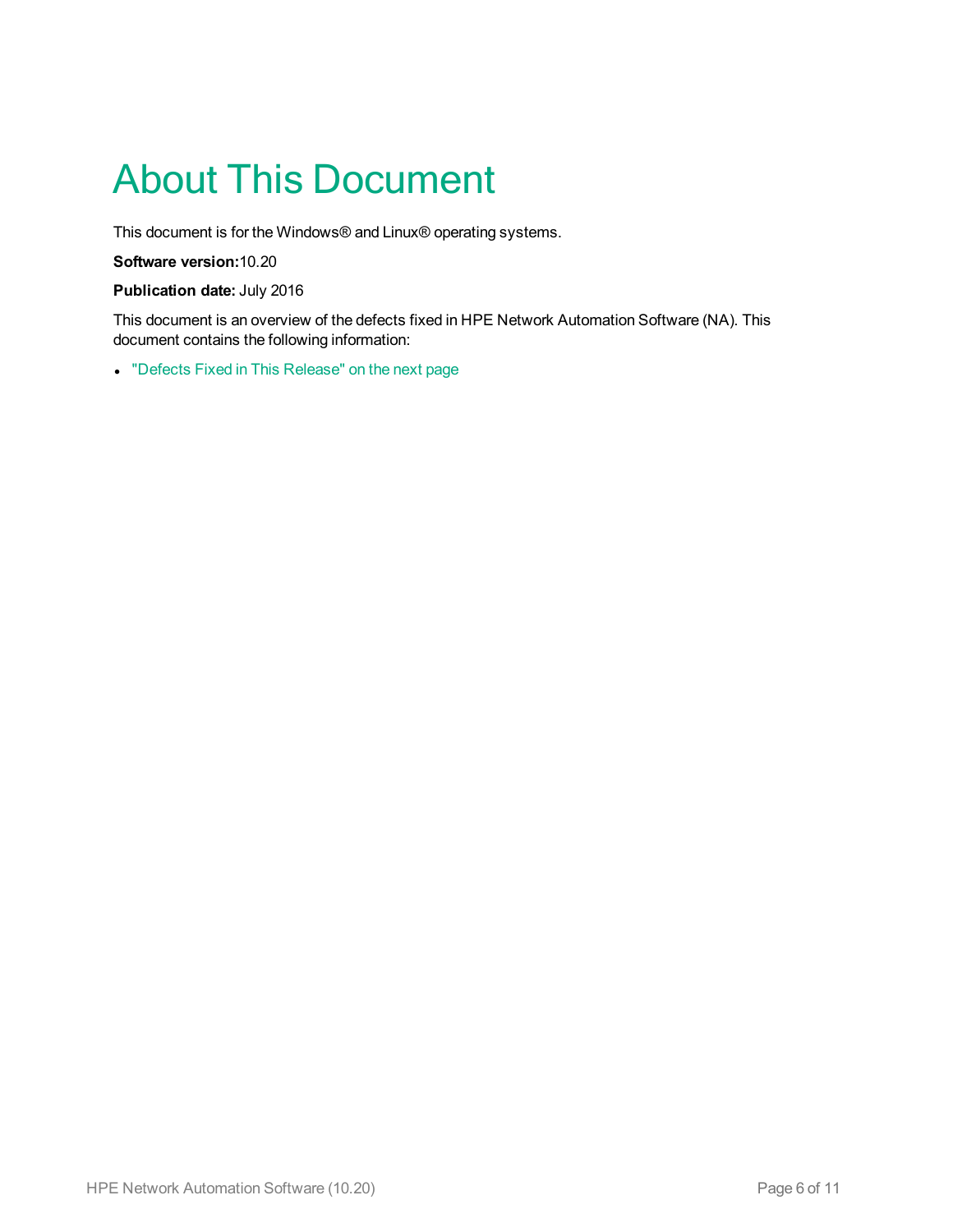## <span id="page-6-0"></span>Defects Fixed in This Release

The reference number for each fixed defect is the change request (QCCR) number. For detailed information about the fixed defects, visit HPE [Software](https://softwaresupport.hp.com/) Support Online, or contact your Support representative.

The following table lists the defects fixed in this release:

#### **Fixed Defects**

| <b>Defect</b>       | <b>Symptom</b>                                                                                                                                                                                               | Area of<br><b>Modification</b> |
|---------------------|--------------------------------------------------------------------------------------------------------------------------------------------------------------------------------------------------------------|--------------------------------|
| QCCR1B146043        | Huge number of events are generated from "Last Used Device<br>Password Changed" when a snapshot/diagnostic task is<br>executed on a device                                                                   | Notification<br>& Events       |
| QCCR1B146017        | More than 60000 duplicate pruner tasks created in NA Core 6                                                                                                                                                  | Scheduler                      |
| <b>QCCR1B145984</b> | Change the UsePollRead option for driver discovery from<br>default to true                                                                                                                                   | Core<br>Application<br>Server  |
| <b>QCCR1B145477</b> | Need to run the snmp get command as a user with specific<br>permissions                                                                                                                                      | <b>CLI</b>                     |
| QCCR1B145200        | The device home page displays an error message indicating that<br>there is a problem accessing device even after the Snapshot<br>task succeeds                                                               | Snapshots                      |
| <b>QCCR1B142008</b> | The TACACS failover should work when the AUTH service is<br>down                                                                                                                                             | User<br>Management             |
| <b>QCCR1B145105</b> | Running a skipped Update Device Software task throws an error                                                                                                                                                | Core<br>Application<br>Server  |
| QCCR1B145140        | NA should be able to re-run a policy compliance check task,<br>select two or more devices to run against it, run it for a set of<br>selected devices, and prevent it from re-running the entire<br>inventory | Scheduler                      |
| <b>QCCR1B145096</b> | To have the option to increase the configuration window size or<br>to have horizontal scroll bars in the LDAP Setup Wizard                                                                                   | <b>NA Console</b>              |
| QCCR1B145050        | In the Internet Explorer 11 browser, the 'Email Search Result' in<br>the search results page works only once                                                                                                 | Reporting                      |
| <b>QCCR1B144785</b> | After upgrading from 9.22.02 to 10.11, many messages are<br>displayed with the Sanitizing tag                                                                                                                | Core<br>Application<br>Server  |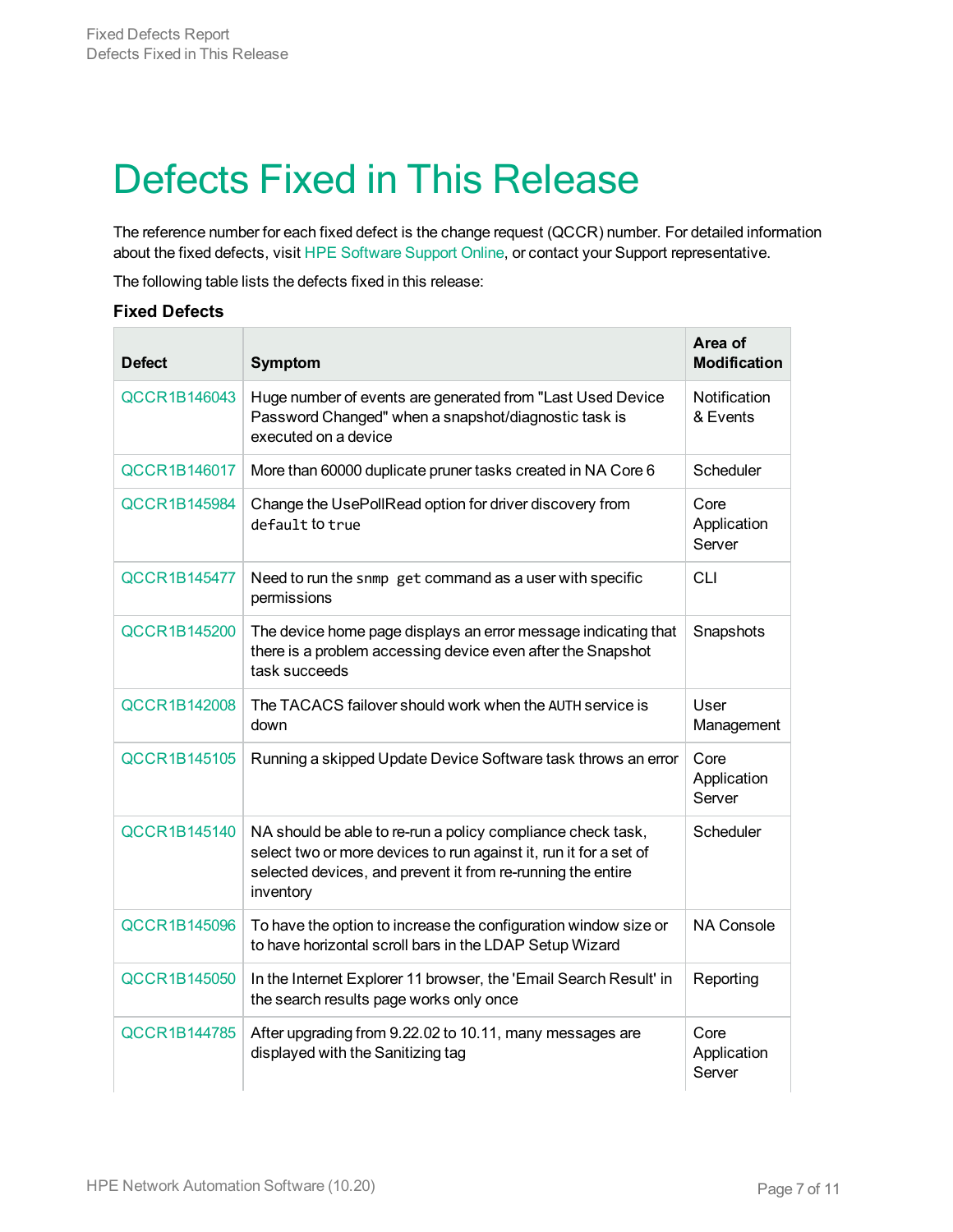### **Fixed Defects, continued**

| <b>Defect</b>       | Symptom                                                                                                        | Area of<br><b>Modification</b> |
|---------------------|----------------------------------------------------------------------------------------------------------------|--------------------------------|
| QCCR1B144833        | Update of the primary IP of a device fails under certain<br>conditions                                         | IP Handling                    |
| <b>QCCR1B144626</b> | The \$tc_device_password\$ variable dispalys the password in<br>clear text for advanced expect script          | Core<br>Application<br>Server  |
| QCCR1B144431        | Devices added via API do not inherit global Bastion host<br>configuration                                      | <b>CLI</b>                     |
| QCCR1B144367        | An error message indicating that the columns are ambiguously<br>defined appears while integrating NA with CMDB | Database                       |
| QCCR1B144309        | The NA SPI installer doesn't handle the MS-SQL server named<br>instance URLs                                   | Installer                      |
| <b>QCCR1B144093</b> | IP Address management errors appear in the server.log file                                                     | Snapshots                      |
| <b>QCCR1B144050</b> | The Fortigate context devices do not inherit the device settings<br>correctly                                  | Core<br>Application<br>Server  |
| QCCR1B144044        | Issues faced with the Discover Driver task in a virtual context                                                | Device<br>Management           |
| QCCR1B143613        | NA takes time to launch data                                                                                   | Database                       |
| <b>QCCR1B143838</b> | SOAP WSDL does not define equivCode and<br>equivCodeCalculated                                                 | Integration<br><b>API</b>      |
| QCCR1B142190        | Child task re-run contains one device group from the parent task                                               | Scheduler                      |
| QCCR1B143303        | NA sends a 'Device Data Failure' event for skipped diagnostics                                                 | Notification<br>& Events       |
| QCCR1B142813        | System generates false events                                                                                  | Notification<br>& Events       |
| QCCR1B142393        | The TFTP server shows the Linux directory even when the file is<br>not present                                 | <b>TFTP Server</b>             |
| QCCR1B142506        | NA SOAP API Stack Trace gets generated for some commands                                                       | Integration<br><b>API</b>      |
| <b>QCCR1B142166</b> | The SSH user ID and password are sent as variables (instead of<br>the actual values) to the device             | Driver Layer                   |
| <b>QCCR1B140425</b> | TACACS expects NA to pass an IP address instead of FQDN<br>for remote user address                             | Integration<br><b>API</b>      |
| <b>QCCR1B142045</b> | Increase the length of the 'Message To' field of the Event                                                     | Reporting                      |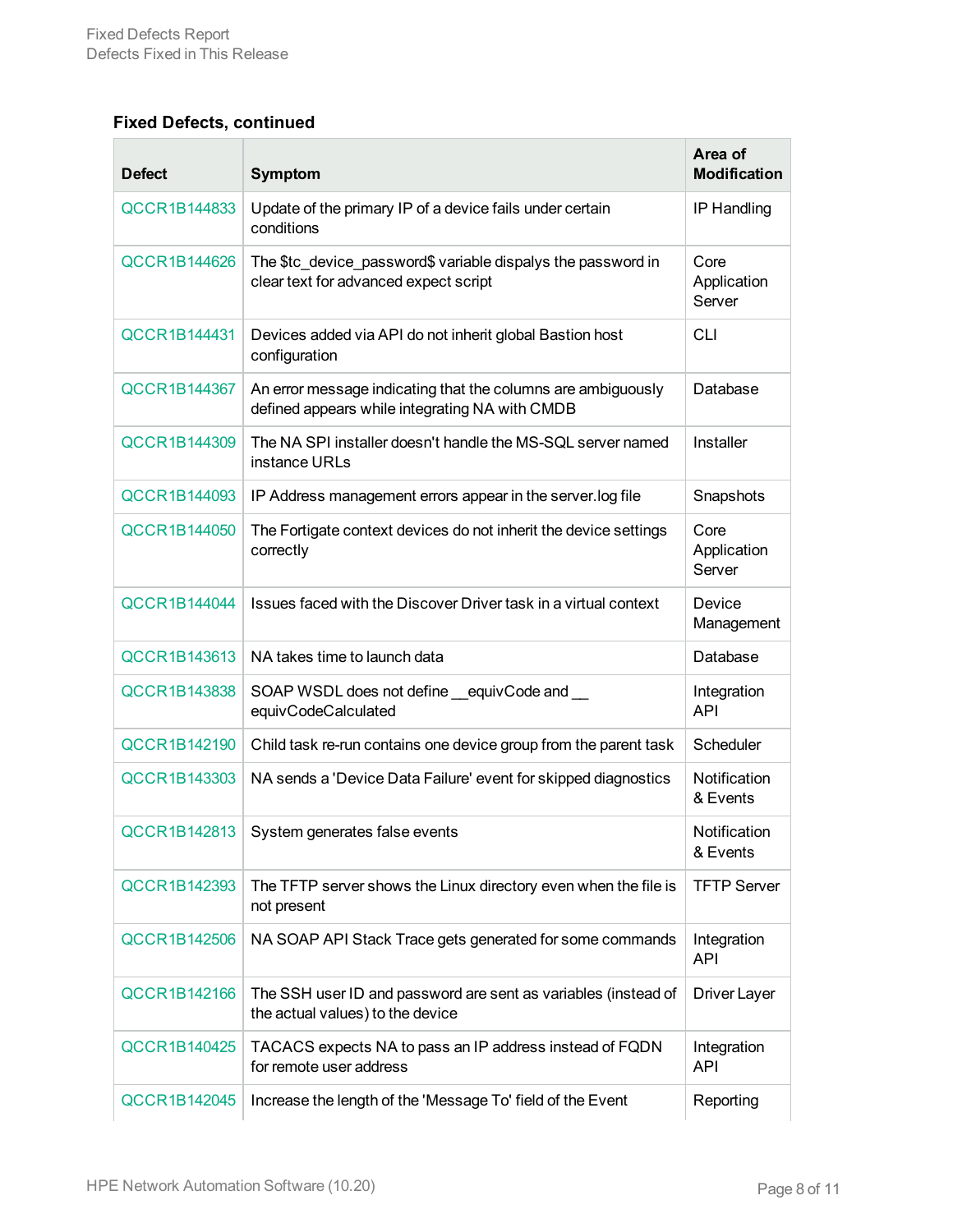### **Fixed Defects, continued**

| <b>Defect</b>       | <b>Symptom</b>                                                                                                                                                                                                           | Area of<br><b>Modification</b> |
|---------------------|--------------------------------------------------------------------------------------------------------------------------------------------------------------------------------------------------------------------------|--------------------------------|
|                     | Notification & Response Rule                                                                                                                                                                                             |                                |
| QCCR1B141696        | Tasks do not get equally distributed, and thus get queued up in<br>the 'Waiting' state                                                                                                                                   | Scheduler                      |
| QCCR1B141759        | The 'passwd' and 'enablepasswd' attributes do not get listed in<br>the .wsdl file                                                                                                                                        | <b>CLI</b>                     |
| QCCR1B140561        | NA Proxy fails to connect to a device via Telnet because of the<br>\r+NULL extra character                                                                                                                               | Proxy<br>Interface             |
| QCCR1B141057        | After an NNMi-NA integration, the NA jboss_wrapper.log<br>displays the 'ORA-12899: value too large for column' error when<br>the NNMi password is moderately long. Equivalent errors occur<br>in other databases as well | Database                       |
| QCCR1B140649        | Multiple cores go into the "Abnormal Shutdown" status                                                                                                                                                                    | Core<br>Application<br>Server  |
| QCCR1B140629        | NA 10.10 rejects the SA 10.10 certificate                                                                                                                                                                                | NAS/SAS<br>Integration         |
| QCCR1B140604        | Issues with database connection when NA is integrated with<br><b>NNMi</b>                                                                                                                                                | <b>CLI</b>                     |
| <b>QCCR1B140488</b> | HTML tags appear in the Result field on the Task Search<br>Results page                                                                                                                                                  | Reporting                      |
| QCCR1B140439        | User is unable to disable SCP without disabling SFTP                                                                                                                                                                     | Core<br>Application<br>Server  |
| QCCR1B139811        | Incorrect device port duplex mismatch detected on trunk ports                                                                                                                                                            | Notification<br>& Events       |
| QCCR1B140222        | Policy event is generated even when no changes have been<br>made                                                                                                                                                         | Policy<br>Manager              |
| QCCR1B140223        | DatabaseDataMonitor errors received from all the production<br>cores                                                                                                                                                     | Reporting                      |
| QCCR1B140040        | Performance issues lead to unreturned DB connections                                                                                                                                                                     | Database                       |
| QCCR1B139752        | The DynamicDeviceGroupMonitor status displays an error                                                                                                                                                                   | Device<br>Groups               |
| <b>QCCR1B139802</b> | Report entries are missing in the Summary Report inventory tab<br>when the number of devices is very large                                                                                                               | Workflow                       |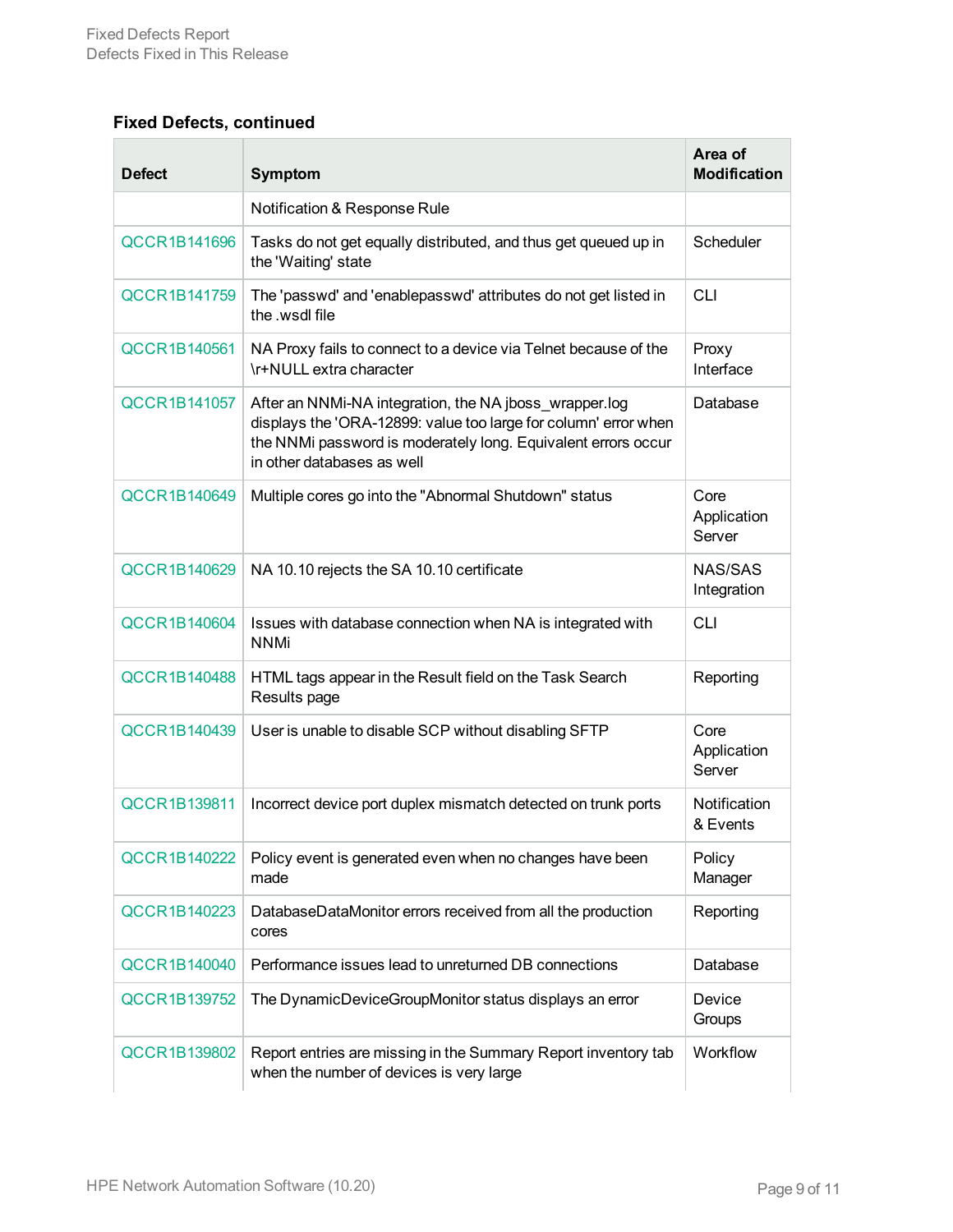### **Fixed Defects, continued**

| <b>Defect</b>       | <b>Symptom</b>                                                                                                                                                                    | Area of<br><b>Modification</b> |
|---------------------|-----------------------------------------------------------------------------------------------------------------------------------------------------------------------------------|--------------------------------|
| <b>QCCR1B139418</b> | The Topology and Duplex diagnostics fail after upgrade to NA<br>9.22.02                                                                                                           | Scripting &<br>Diagnostics     |
| <b>QCCR1B139565</b> | In NA/NNMi integration, when the user changes the<br>management IP address of a device with multiple IP addresses<br>to another on NNMi, it does not synchronize with NA properly | NAS/NNMi<br>Integration        |
| QCCR1B138637        | Unable to collect troubleshooting.zip from command line                                                                                                                           | Content                        |
| QCCR1B137624        | The Store Diagnostic data displays a warning even for<br>successful commands                                                                                                      | Scripting &<br>Diagnostics     |
| QCCR1B137120        | The NA Installer fails if the server xml file contains only one<br>connector                                                                                                      | Installer                      |
| QCCR1B133869        | Duplicate proxy session login and logout messages are created<br>in the audit log .txt                                                                                            | Proxy<br>Interface             |
| QCCR1B132783        | The database table grows outrageously and thereby impacts the<br>performances such as of the web console, search, reporting and<br>SQL query                                      | Database                       |